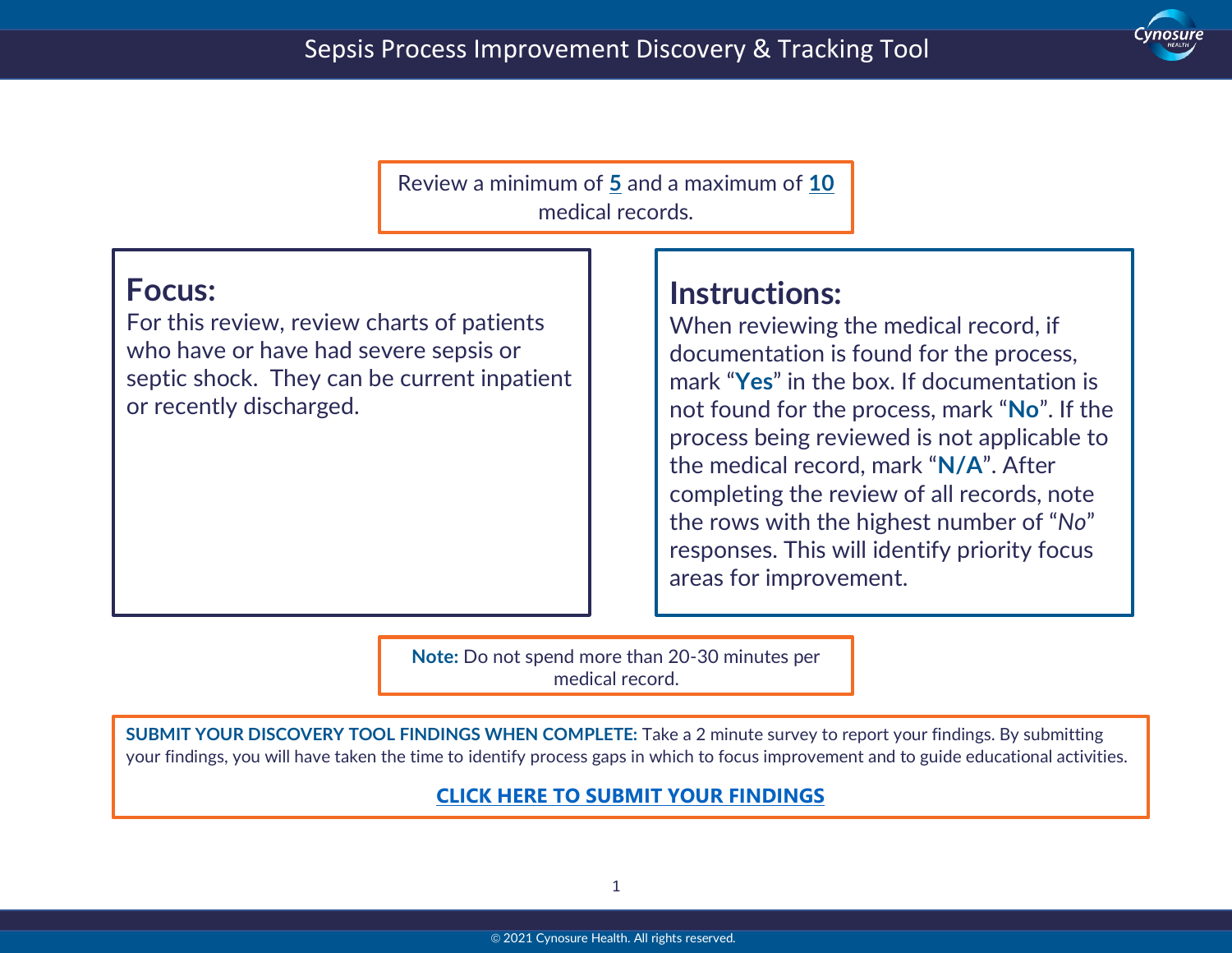# Sepsis Process Improvement Discovery & Tracking Tool

Cynosure

 $\overline{a}$ 

| <b>Medical Record #</b>                                                            |                                                                                                                                                        |  |  |  |  |  |
|------------------------------------------------------------------------------------|--------------------------------------------------------------------------------------------------------------------------------------------------------|--|--|--|--|--|
| Screening                                                                          |                                                                                                                                                        |  |  |  |  |  |
|                                                                                    | Patient was screened for sepsis within 30 minutes of<br>arrival to the emergency department.                                                           |  |  |  |  |  |
|                                                                                    | Inpatient sepsis screen completed at least once per<br>shift. (N/A once sepsis identified in ED or inpatient unit)                                     |  |  |  |  |  |
| 3-hour bundle compliance (Orange colored cells indicate HOUR<br><b>ONE BUNDLE)</b> |                                                                                                                                                        |  |  |  |  |  |
|                                                                                    | Blood cultures drawn within 30 minutes of positive<br>sepsis screen AND prior to antibiotic administration.                                            |  |  |  |  |  |
|                                                                                    | Serum lactate drawn and resulted within 60 minutes<br>of positive sepsis screen.                                                                       |  |  |  |  |  |
|                                                                                    | Broad spectrum antibiotics initiated within 60<br>minutes of positive sepsis screen.                                                                   |  |  |  |  |  |
|                                                                                    | If pt is hypotensive SBP< 90 or a lactate is $>$ or = to<br>4mmol/L, fluid resuscitation of 30ml/kg initiated<br>within 60 minutes of positive sepsis. |  |  |  |  |  |
| 6 Hour Bundle Compliance                                                           |                                                                                                                                                        |  |  |  |  |  |
|                                                                                    | If patient has a MAP of < 65 mmHG vasopressors<br>administered.                                                                                        |  |  |  |  |  |
|                                                                                    | If the initial elevated lactate draw was $>$ or = to 4.0,<br>a repeat serum lactate was drawn & resulted within<br>6 hours.                            |  |  |  |  |  |
|                                                                                    | If fluid resuscitation was required, a fluid<br>reassessment was done following the fluid infusion.                                                    |  |  |  |  |  |